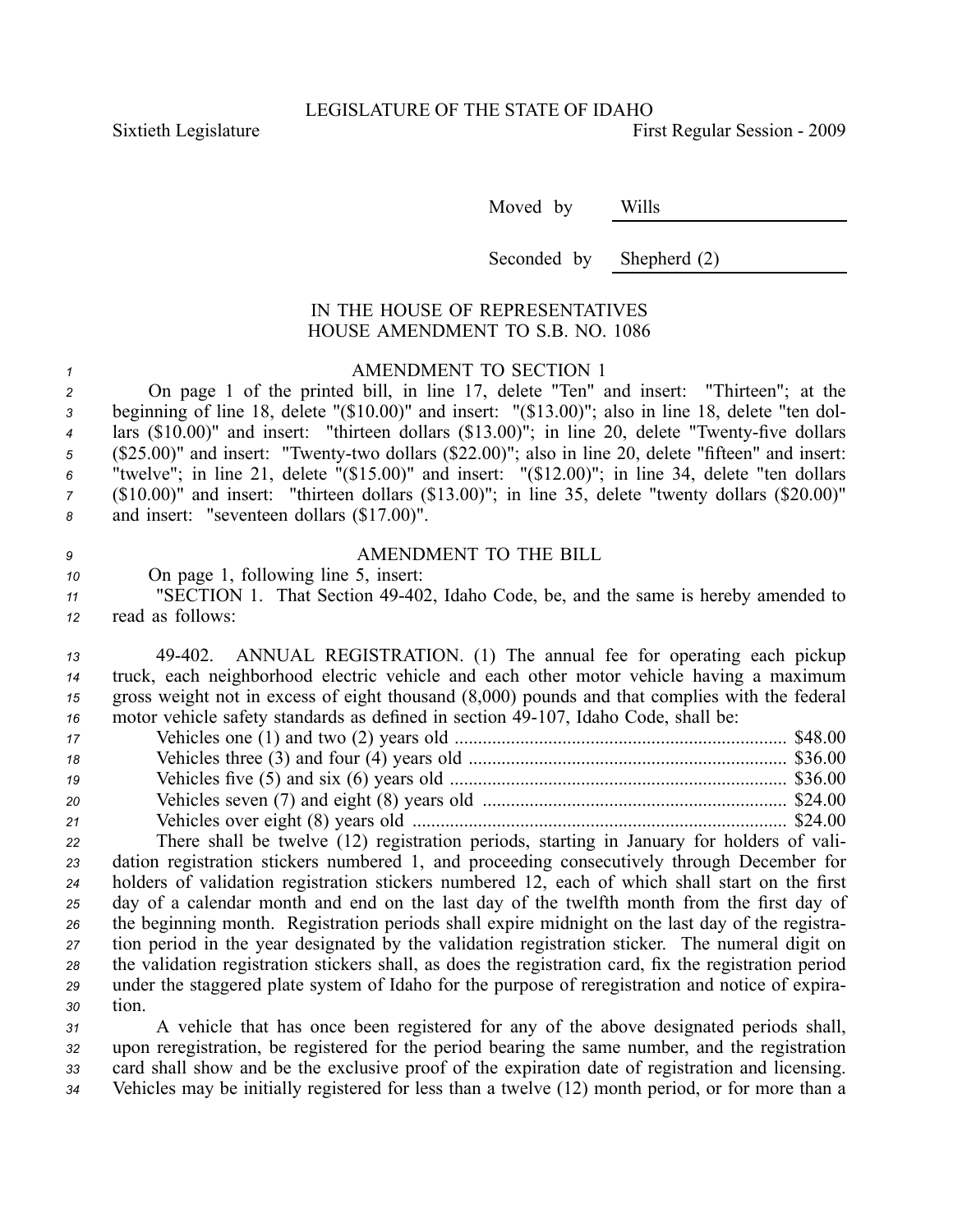*<sup>1</sup>* twelve (12) month period, and the fee prorated on <sup>a</sup> monthly basis if the fractional registration *<sup>2</sup>* tends to fulfill the purpose of the monthly series registration system.

 (2) For all school buses operated either by <sup>a</sup> nonprofit, nonpublic school or operated pursuan<sup>t</sup> to <sup>a</sup> service contract with <sup>a</sup> school district for transporting children to or from school 5 or in connection with school approved activities, the annual fee shall be twenty-four dollars (\$24.00).

*<sup>7</sup>* (3) For all motorcycles and motordriven cycles which comply with the federal motor *<sup>8</sup>* vehicle safety standards, operated upon the public highways the annual fee shall be nine dollars *<sup>9</sup>* (\$9.00).

 (4) For operation of an all-terrain vehicle, utility type vehicle or motorbike, excluding a motorbike with an engine displacement of fifty (50) cubic centimeters or less, on public lands, <sup>a</sup> restricted vehicle license plate fee pursuan<sup>t</sup> to section 49450, Idaho Code, shall be paid. In addition, the registration fee specified in section 677122, Idaho Code, shall be paid as provided in section 677122, Idaho Code. The registration and restricted vehicle license plate exemption provided in section 49-426(2), Idaho Code, applies to all-terrain vehicles, utility type vehi- cles, motorbikes and motorcycles used for the purposes described in subsection (2) of section 49426, Idaho Code.

*<sup>18</sup>* (5) For all motor homes the fee shall be as specified in subsection (1) of this section and *<sup>19</sup>* shall be in addition to the fees provided for in section 49445, Idaho Code.

*<sup>20</sup>* (6) Registration fees shall not be subject to refund.

 (7) A financial institution or repossession service contracted to <sup>a</sup> financial institution re- possessing vehicles under the terms of <sup>a</sup> security agreemen<sup>t</sup> shall move the vehicle from the place of repossession to the financial institution's place of business on <sup>a</sup> repossession plate. The repossession plate shall also be used for demonstrating the vehicle to <sup>a</sup> prospective pur-25 chaser for a period not to exceed ninety-six (96) hours. The registration fees for repossession plates shall be as required in subsection (1) of this section for <sup>a</sup> vehicle one (1) and two (2) years old. All other fees required under chapter 4, title 49, Idaho Code, shall be in addition to the registration fee. The repossession plate shall be issued on an annual basis by the depart-*29* ment.

 (8) In addition to the annual registration fee in this section, there shall be an initial 31 program fee of twenty-five dollars (\$25.00) and an annual program fee of fifteen dollars (\$15.00) for all special license plate programs for those license plates issued pursuan<sup>t</sup> to sections 49404A, 49407, 49408, 49409, 49414, 49416, 49418 and 49418D, Idaho Code. For special plates issued pursuan<sup>t</sup> to sections 49406 and 49406A, Idaho Code, there shall be 35 an initial program fee of twenty-five dollars (\$25.00) but there shall be no annual renewal fee. 36 For special plates issued pursuant to sections 49-415C, 49-415D, 49-415E, 49-416A, 49-416B, 49416C, 49416D, 49416E, 49417, 49417A, 49417B, 49417C, 49417D, 49417E, 49418A, 49418B, 49418C, 49418E, 49419, 49419A, 49419B, 49419C, 49419D, 49420, 49420A, 49420B, 49420C, 49420D, 49420E, and 49420G and 49420H, Idaho Code, 40 there shall be an initial program fee of thirty-five dollars (\$35.00) and an annual program fee of twentyfive dollars (\$25.00). The fees contained in this subsection shall be applicable to all new special plate programs. The initial program fee and the annual program fee shall be deposited in the state highway account and shall be used to fund the cost of administration of special license plate programs, unless otherwise specified by law.

*<sup>45</sup>* (89) Any vehicle that does not meet federal motor vehicle safety standards shall not be *<sup>46</sup>* registered and shall not be permitted to operate on public highways of the state, as defined in